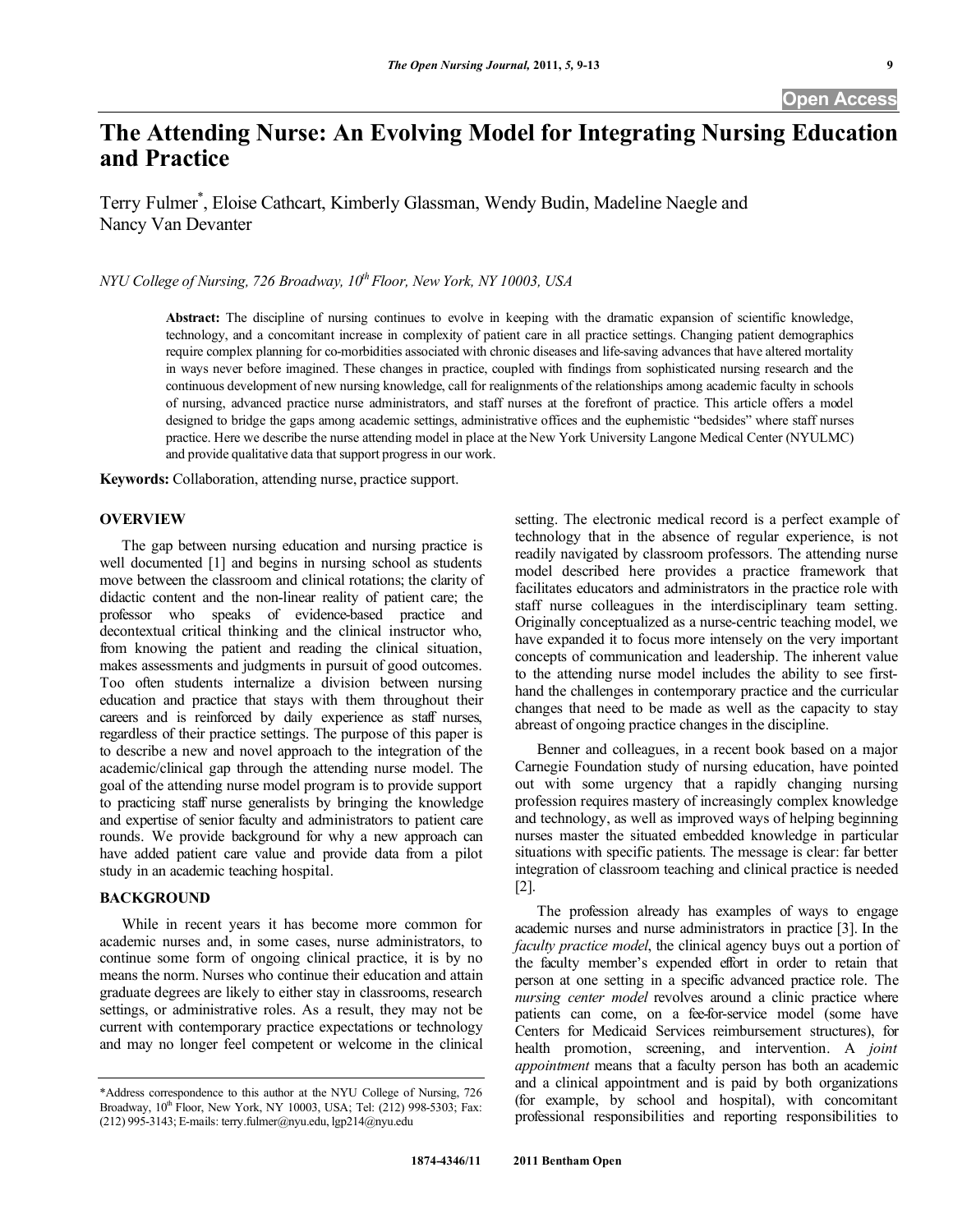each organization. For example, the academic program might reimburse half the salary, while the hospital or other clinical system would reimburse the other half. The *moonlighting model* is one where the academic nurse–professor works evenings, weekends, or other part-time hours in the clinical setting—both to maintain clinical experience and to supplement salary. Finally, the *episodic clinical consultant model* (the clinical nurse specialist model, for example) is when a faculty member, such as a geriatric nurse specialist, responds episodically, when requested, to consult on patient cases. These models each provide an approach for the maintenance of clinical practice. However, none specifically address the critical communication, leadership and collegial team constructs that are challenging to learn in any setting and called for in the recent Committee on the Robert Wood Johnson Foundation Initiative on the Future of Nursing at the Institute of Medicine [1]. The discipline of medicine has traditionally used the attending physician model, and the literature that discusses the role and responsibilities underscores its centrality of role modeling for young physicians [4-6]. While there is some variation in the roles described by this widely used term, in most settings it refers to a seasoned senior clinician with a faculty appointment who helps educate medical students, interns, and residents. In that model, an experienced physician rounds with those in training in order to impart knowledge and experience and provide clinical expertise, support, role modeling and guidance. We have studied the role in order to determine what aspects of this construct are relevant and appropriate for nursing professors and nurse administrators. Having long believed that a similar model could be adapted for the nursing profession, particularly for those not well served by the above models, Fulmer piloted an attending nurse pilot project at Mt. Sinai Hospital in New York City in July 1999 [3]. In that pilot, the attending nurse's specialty practice (geriatric nursing) was used to frame the dialogue on rounds—much as how, in medical attending rounds, the physician's expertise is dominant in the teaching exchange with interns and residents. The month-long experience at Mt. Sinai included monitoring geriatric patients' progress and daily rounding during which staff nurses were engaged in dialogue on treatment and management issues for common geriatric problems such as insomnia, pressure ulcer prevention, incontinence, delirium, and cognitive decline. This was a nursecentric pilot project and rounds included only nurses. This short-term, targeted experiment led to a number of practice improvements, including: more consistent and effective use of geriatric assessment tools and more collaboration with medical residents in the care of geriatric patients. At the same time, it allowed the attending nurse to retain and hone clinical skills while modeling approaches related to how research findings could be applied immediately in practice. Further, the attending nurse was able to role model dialogue with attending physicians, and therefore teach an aspect of nursing that can be difficult for newly licensed nurses and nursing staff in general.

 Going forward, the opportunity lies in the attending nurse's capacity to help engage staff nurses in daily rounds in order to give voice to their knowledge and assessment of the patient and their questions or concerns about the patient's treatment. The model supports staff nurses in validating their judgments about patients with more seasoned nurses and the staff nurses are coached to raise questions or express concerns to the team. Eliciting the specific concerns of the particular patient and family about his or her disease and treatment is extremely important, because traditional medical rounds tend to focus on diagnostic and pathophysiologic data.

 We believe an attending nurse in partnership with the nurse manager is in a strong position to provide clinical expertise, coaching, and support for staff nurses. In turn, this may increase the clinician's satisfaction, improve knowledge transfer, and improve dialogue across different disciplines. For academic nurses and nurse administrators who do not have joint appointments or private practices, the attending nurse model helps ensure senior nurses will have a realistic way to engage in the practice setting and bring current evidence and their specific expert knowledge to practice. It should be underscored that the attending model experience has the potential to fundamentally change curricula when professors see firsthand the state-of-theart content and the demands of practice, and amend their classes to reflect them. By bringing insights from actual practice situations into the classroom, faculty are more credible, and more likely to help students develop an integrated and realistic view of the complexities of clinical practice [2]. The attending nurse model is meant to accelerate role modeling so that staff nurses to take a more proactive, confident, and informed role in day-to-day exchanges with the interdisciplinary team. The success of the attending nurse model depends on a philosophy of openness and a stated institutional commitment to the teaching role of nursing faculty and nurse administrators who do not have regular patient care responsibilities. In the best settings, clinical nursing practice and clinical knowledge development are continuously being refined and extended [7], and it makes good sense that staff nurses are supported in this learning by experienced nurses.

#### **APPROACH AND METHODOLOGY**

 Initially, the dean of the nursing school and the chief nursing officer of the hospital met to exchange ideas regarding how the model might work, determine an appropriate patient care unit in which to pilot the model, identify colleagues who might be willing and interested in testing the model, and determine that the model would be "cost neutral"—that is, that no funds would be exchanged by either side to compensate for the effort.

 A rotation schedule was developed for the year, and it was agreed that regardless of area of individual expertise, all attending nurses would focus on supporting the staff nurse as she/he engaged in the rounding process with the attending physicians, interns, residents, and other students. All of the attending nurses agreed to commit to a two- or four-week block over the year, and to participate in an evaluation of the program.

 The attending nurse and the attending physician agreed they would comment on all patients where appropriate. The attending nurse schedule was set for a 12-month rotation on one large, general medical unit. The staff nurses would need time to adjust to the model and consider ways to provide input on what is most effective in the rounding process. We chose to match our initial start date with a new rounding model that was concomitantly being developed by the Department of Medicine (August 2009). Full advantage was taken of the change-state in the physicians' rounds to establish the attending nurse's role as a part of the overall change process. It was anticipated that continuity of teaching rounds over an extended period would engender continuity in teaching relationships between staff and faculty serving as attending nurses and staff nurses would see teaching rounds as an expectation rather than an exceptional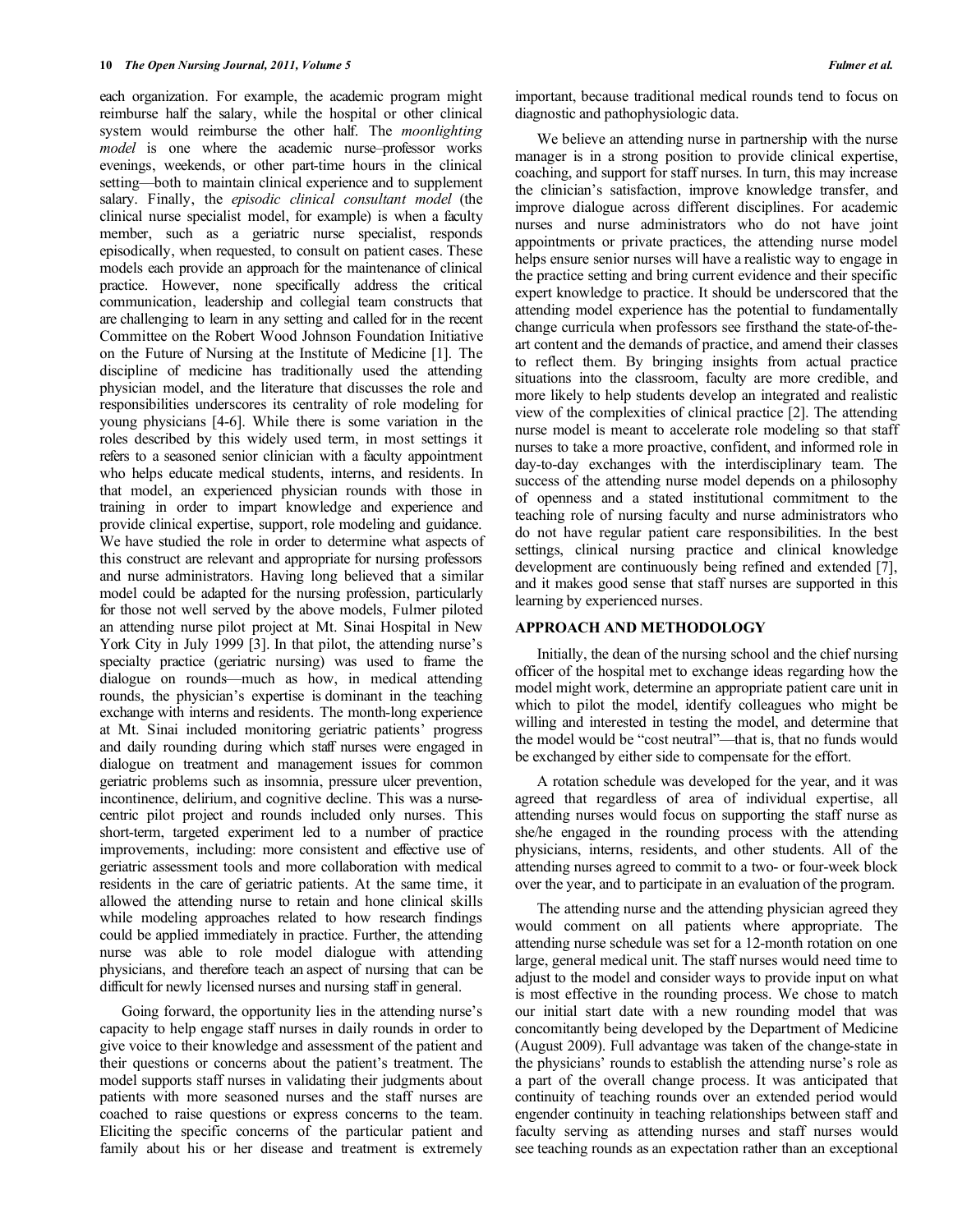or case-by-case event. While on service, the attending nurses were also available for consultation by telephone, e-mail, text message, or (depending on the situation) in person in order to underscore accountability and further ensure sound communication and continuity.

 The NYULMC staff nurse group participated collaboratively in the design, implementation and evaluation of the attending nurse model using a community based participatory research approach (CBPR). CBPR seeks to bridge the social divide between academic researchers and communities (in this case, nurses in clinical practice) through mutual learning and education [8]. Through CBPR, a colearning educational process takes place for both researchers and practitioners as they work together on all phases of the research [9]. Focus groups were conducted prior to the implementation of the model to assist in the model development and to obtain baseline information about attitudes toward an attending nurse model and six months later for evaluation purposes. Institutional Review Board approval was obtained from NYULMC IRB.

# **Sample and Recruitment**

 All staff nurses from two general medical units were invited to participate in focus groups at baseline and six months later. Nurse managers of the two units explained to the staff nurses that groups were being conducted to learn more about their attitudes toward a new model for collaboration with nursing faculty and nursing administrators as nurse attendings. We used assent, and those nurses who joined the lunch were considered "non-refusers" and the purpose of the study was explained with explicit discussion regarding the intent to collect data and publish findings. The manuscript was reviewed with the nurses prior to submission.

# **Data Collection and Measures**

 Focus groups were conducted in a conference room on the medical unit during work hours to reduce any barriers to participation and lunch was provided. Two focus groups lasting approximately 30 minutes each were conducted at baseline with the voluntary participants. At the six month follow-up, two groups (seven in the first group and five in the second group) were conducted with nurses from the same two units. Each group lasted about 30 minutes. All focus groups were audiotaped and transcribed verbatim for data analysis. Interview guides for baseline were developed that explored current collaboration and communication patterns with physicians and nurses in the clinical setting, attitudes toward an attending nurse model, facilitators and barriers to implementation of the attending nurse model. The content guide stayed constant from Time I to Time II (appendix).

# **Data Analysis and Results**

 Using constant comparison, through an iterative process [10], themes were identified and validated by group participants. The focus group data provided valuable information on what the staff nurse thought the attending nurse model might bring to their practice with the subsequent data after six months of experience. At Time I, the nurses had three themes: *role clarification, communication concerns and time urgency.* They described the relationship with the attending physicians as little to non-existent; and instead, had a strong sense that communication should necessarily go through interns or residents as the norm, and not directly to attending physicians. There was an overall willingness to try the model and an agreement to round with nurse attendings, but the group expressed confusion as to what the rounds might accomplish and how they could be efficiently implemented. There was a strong sense that the rounds would be a problem in terms of time management and be challenging in day-to-day practice.

 At six months, we again convened our group and used the same questions to frame the conversation. We wanted to learn how the interdisciplinary attending model rounds were working, and how the staff nurses perceived the rounds in their day-today practice. The themes that emerged at Time II were *improved communication, time urgency and affirmation of value for the model*. Similar to Time I, the staff nurses described the challenges of joining rounds in the midst of busy morning practice, but did indicate that the rounds were very helpful for communicating with the medical team for improved patient care planning. There was agreement that communication had become more efficient with fewer telephone interactions required. There was a better sense that nurses' voices were being heard, and the concerns of staff nurses were better reflected in the patients' interdisciplinary care plans. The nurses indicated that the rounds helped them be clear in terms of goals and plans for the patients' medical treatment, which then helped them prioritize their own nursing goals and plans and felt it was a more coordinated approach to patient care. Staff nurses reported a strong sense of time urgency and concern regarding "time taken away from patient care." Finally, there is a clear mandate for nurse manager leadership in order for the model to succeed. Nurse managers are obviously extremely influential in terms of creating a valuing attitude toward the model and making adjustments in workflow to support the rounds. Their leadership is essential.

# **DISCUSSION, LIMITATIONS AND RECOMMEDAT-IONS FOR FUTURE PRACTICE**

 We have learned several lessons that provide valuable information about how best to move forward with the attending nurse model. Staff nurses are willing to participate in rounds that are time intensive and the nurses describe the experience as value added in terms of nurse-physician communication and educational content. They do, however need ongoing consistency in the approach so that they can plan and anticipate for participation. From the perspective of the attending nurse, there are opportunities to help improve patient care in the context of attending rounds because of the experience and knowledge that experienced nurses can bring to the practice setting and we firmly believe that there is a responsibility of faculty and nursing administration to do so. Bringing current literature to rounds and helping nurses discern best practices has great utility and is welcomed. Interdisciplinary teaching dialogues demonstrate collaboration and practice and the role modeling is invaluable to those with less experience. Further, building a strong and positive relationship with attending physicians is extremely important. Our experience has been remarkably positive and the medical attendings have exhibited great respect and strong interest in the interdisciplinary dialogue. Bonds between the attending nurse and attending physician have been readily formed and are creating a stronger sense of cohesion across disciplines on the unit. Further, having a regular time and explicit structure to our rounds is important to ensure success.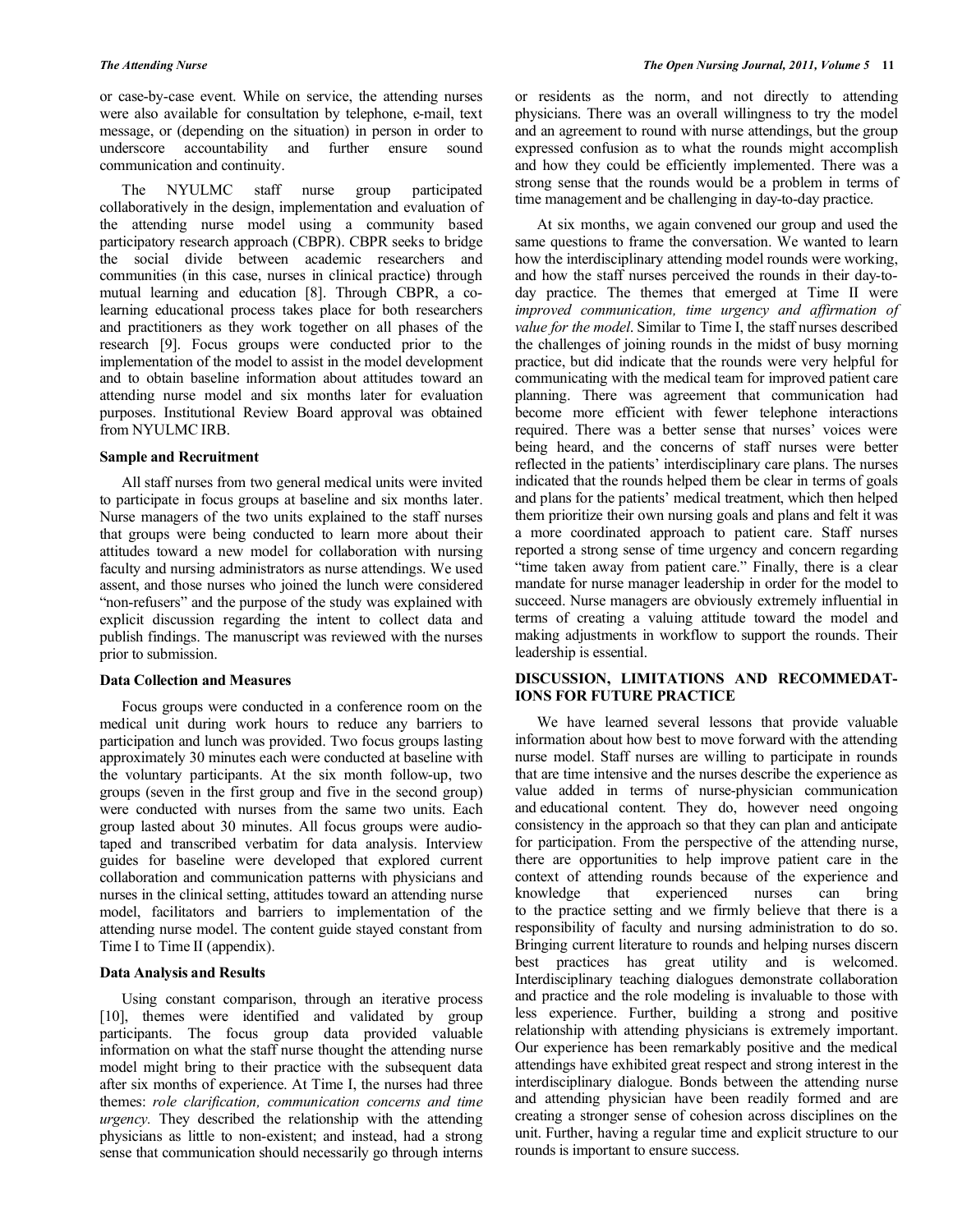There are two main limitations to the model: consistency to the approach and quantitative data upon which to measure change. Given different sets of expertise and practice styles, approaches have varied. Consistency is important to all involved, and all members of the rounding group need to be able to count on a consistent time and approach to the attending rounds. Given the intense pressures inherent in busy academic teaching hospitals, a focused commitment of all persons is an absolute requirement. The continuing goal is to help practicing nurses see this as an educational opportunity as well as an opportunity to clarify goals for patient care, therefore improving efficiency and necessitating fewer interruptions over the course of the day. Further, nurses need encouragement in finding their voice during rounds. It is not readily apparent, especially to newly licensed nurses, what the parameters are for "appropriate questions and input." A strong recommendation from this program is to have a standard pattern of communication around key nursing care constructs, such as assessment and documentation of cognitive function and functional capacity. Newer nurses are anxious about presenting in rounds, but more experienced nurses tend to speak with greater authority and confidence. A pneumonic device has been created to help the staff present consistently in rounds. Another limitation has to do with the discontinuity that can ensue when nurses have had several days off and are just picking up new patients, and therefore, have less detailed knowledge of the careplan. In these instances, we have encouraged the staff nurses to simply assert that they are just picking up the patient, and will be able to comment more fully on future rounds. There does appear to be a secondary gain when the attending physician, the residents, medical students, and clinical pharmacist begin to appreciate the staff nurse's and nurse attending's knowledge and expertise concerning patient care. It's important to be highly respectful of time constraints for not only staff nurses, but interns and residents who are trying to fit the new model into their workflow. Busy clinicians are constantly engaged in the learning process, but are less experienced in their organizational skills and any new structure that adds time can be perceived as a burden. The nurse manager's has become increasingly complex in today's health care arena, and that the manager's attention and ability to engage staff around issues of patient care can be easily diverted by administrative demands. This observation has reinforced the belief that this model may be of strong value to the nurse manager in meeting his/her central role of developing nursing practice for better patient outcomes [11]. Finally, there are some obvious opportunities for attendings in both disciplines to teach and learn from each other. The practices of medicine and nursing have distinct endpoints and each is scaffolded by particular knowledge and skill. The complexity of medical diagnosis and treatment cannot be overstated and each set of rounds provides an opportunity for the attending nurse to hear a current approach to disease and treatment.

 Our experience with the attending nurse model in interdisciplinary teaching rounds at NYULMC creates a baseline from which we will measure change to determine the approaches and adjustments that can help us improve the model and ultimately affect patient care outcomes. Consistent with recommendations in the IOM report, "Crossing the Quality Chasm," [12] we believe that interdisciplinary dialogue and role modeling by senior seasoned clinicians in practice together benefits the learning of newer clinicians, is good for the senior clinicians, and more importantly, good for patients.

 Further limitations of our model to date include the need for replication, and the need for quantitative data from well-tested national measure such as the NDNQI-RN Survey [13] to determine change in important practice constructs. This work is underway. Finally, there is the opportunity to measure satisfaction and collaboration metrics for our physician colleagues. Currently, there is only anecdotal evidence that physicians are benefiting from the model and plans are also being developed to capture this important information. Collaboration and job satisfaction in the clinical workplace are key metrics for improving the quality and safety of patient care [14-16]. More research needs to be conducted in order to measure changes in quality, safety and satisfaction across all participating in the model including nurses, physicians and the patients for whom we care. We believe this model has potential for the Quality and Safety Education for Nurses (QSEN) program developed under the auspices of the Robert Wood Johnson Foundation and holds promise for the implementation of the RWJ/IOM recommendations for The Future of Nursing Report.

 The authors wish to acknowledge the generous support of the Hugoton Foundation in New York City, the staff nurses who participate and the nurse attending faculty: Mary Brennan, Maria Brillant, Frances Cartwright, Deborah Chyun, Barbara Delmore, Victoria Dickson, Caroline Dorsen, Marilyn Hammer, Ethel Mitty, Ana Mola, along with Acieta Small, Sylvanus Michele, Kathy Hochman, and Daniel Shine.

#### **APPENDIX 1**

#### **Two Case Studies**

 The structure of these interdisciplinary rounds facilitated a collaborative process whereby an intervention, normally within the purview of the attending physician, was carried out by the attending nurse. The result, as in the following cases, was a good outcome for the overall team and obvious benefits for the patients.

 **Case 1.** A 94-year-old patient came to the emergency room with severe congestive heart failure and was admitted to the floor for medical therapy. She was initially found at home, where she lived independently and had a person in her building who kept track of her and her household needs. Although she lived in a part of the city closer to other hospitals, she was admitted to our hospital because a friend of hers, a physician, felt he could better oversee her care at NYULMC.

 Her hospital course was relatively unremarkable, consisting primarily of treatment with diuretics and oxygen therapy. In light of the patient's unstable cardiovascular status and age as well as the impossibility of contacting any relatives, the attending nurse inquired about whether or not the patient had an advance directive or a "do not resuscitate" order. The attending physician did not know of any advance directive; when asked about it, the patient said she did not have one. The team agreed that the attending physician would complete the document with the patient, but during further discussion the attending physician expressed discomfort about doing this since she was a hospitalist and not the private physician for the patient. Further inquiry revealed that there was not a private physician of record; in effect, the hospitalist was indeed the physician of record. The attending nurse, a geriatric nurse specialist with extensive experience in advance directives, offered to speak with the patient and get her documents in place.